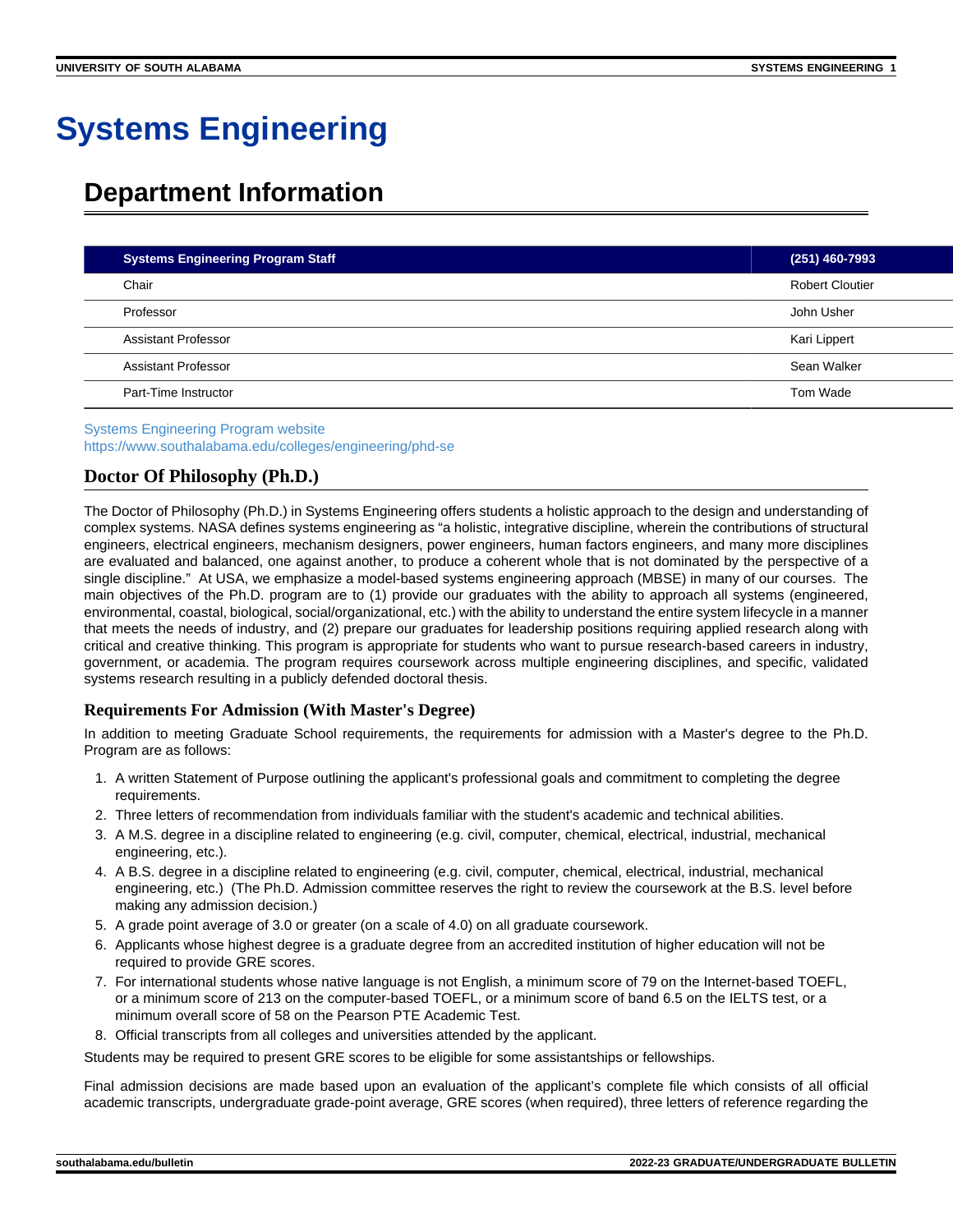applicant's ability to succeed in the Ph.D. in Systems Engineering, the applicant's statement of purpose, and TOEFL or IELTS or iTEP or Pearson PTE Academic score (for International applicants), applicant's work history, program enrollment and funding availability if required by applicant.

Admission may be granted by the Systems Engineering Program Director in special cases where a holistic evaluation shows that the applicant's credentials and work experience are appropriate.

#### **Requirements For Admission (With Bachelor's Degree)**

In addition to meeting Graduate School requirements, the requirements for acceptance without a Master's degree are as follows:

- 1. A Bachelor's degree in a discipline related to engineering (e.g. civil, computer, chemical, electrical, industrial, mechanical engineering, etc.). Other STEM Bachelor's degrees MAY be considered if the degree led to working in an Engineering field and the applicant has gained experience. (Factors such as length of time and experience gained will be considered at the admission committee's discretion. The Ph.D. admission committee reserves the right to review the coursework at the B.S. level before making any admission decision.)
- 2. A grade point average of 3.0 or greater (on a scale of 4.0) on all undergraduate coursework.
- 3. A grade of B or higher for all graduate courses to be considered as transfer credits from previous institutions attended. Only graduate credits that have not been applied to another degree can be considered for transfer.
- 4. Official transcripts from all colleges and universities attended.
- 5. A minimum score of 151 in the Verbal portion and a minimum score of 151 in the Quantitative portion of the Graduate Record Examination (GRE) (see further details below).
- 6. For international students whose native language is not English, a minimum score of 79 on the Internet-based TOEFL, or a minimum score of 213 on the computer-based TOEFL, or a minimum score of band 6.5 on the IELTS test, or a minimum overall score of 58 on the Pearson PTE Academic Test.

Applicants for the Ph.D. program must submit officially certified scores on the Graduate Record Exam (GRE). This requirement is waived for students who received an engineering B.S. degree from the University of South Alabama. (Those students may be required, however, to present GRE scores to be eligible for some assistantships or fellowships.) Applicants holding a current P.E. license, or holding a Bachelor's degree in an engineering discipline (e.g. civil, computer, chemical, electrical, industrial, or mechanical engineering), or a minimum of five years of engineering work experience, may request that the GRE requirement be waived.

Final admission decisions are made based upon an evaluation of the applicant's complete file which consists of all official academic transcripts, undergraduate grade-point average, GRE scores (when required), three letters of reference regarding the applicant's ability to succeed in the Ph.D. degree in Systems Engineering, the applicant's statement of purpose, TOEFL or IELTS or iTEP or Pearson PTE Academic scores (for International applicants), applicant's work history, program enrollment and funding availability if required by applicant.

Admission may be granted by the Systems Engineering Program Director in special cases where a holistic evaluation shows that the applicant's credentials and work experience are appropriate.

## **Master Of Science In Systems Engineering (MS)**

The program for the Master of Science in Systems Engineering (MSSE) focuses on holistic views of systems. As the complexity of everything increases, it is important for engineers to recognize that everything can be viewed as a system. The MSSE takes a total system lifecycle view – from cradle to grave. The program provides an ideal mix of theory and a practical experience-based approach to systems engineering. It is suitable for both working engineers looking for a broader view of engineering as well as for full-time students wishing to find out more about systems. Courses include the system lifecycle, project engineering, systems thinking and software systems engineering. At USA, we emphasize a model-based systems engineering approach (MBSE) in many of our courses. Graduates will have acquired the background needed to move into any industry that understands and values early concept development, the importance of solid systems requirements, systems integration, and verification and validation. Program admission and MS degree requirements, as well as plan of study options (thesis, project, and coursework only), are described under the College of Engineering section of this Bulletin. Most graduate courses in Systems Engineering are offered in late afternoon or early evening, in a blended classroom/webcast format to accommodate remote and practicing engineers.

### **Requirements For Admission To MSSE Program**

The following requirements are additional to the admission criteria for the College of Engineering (see Admission to Graduate Programs):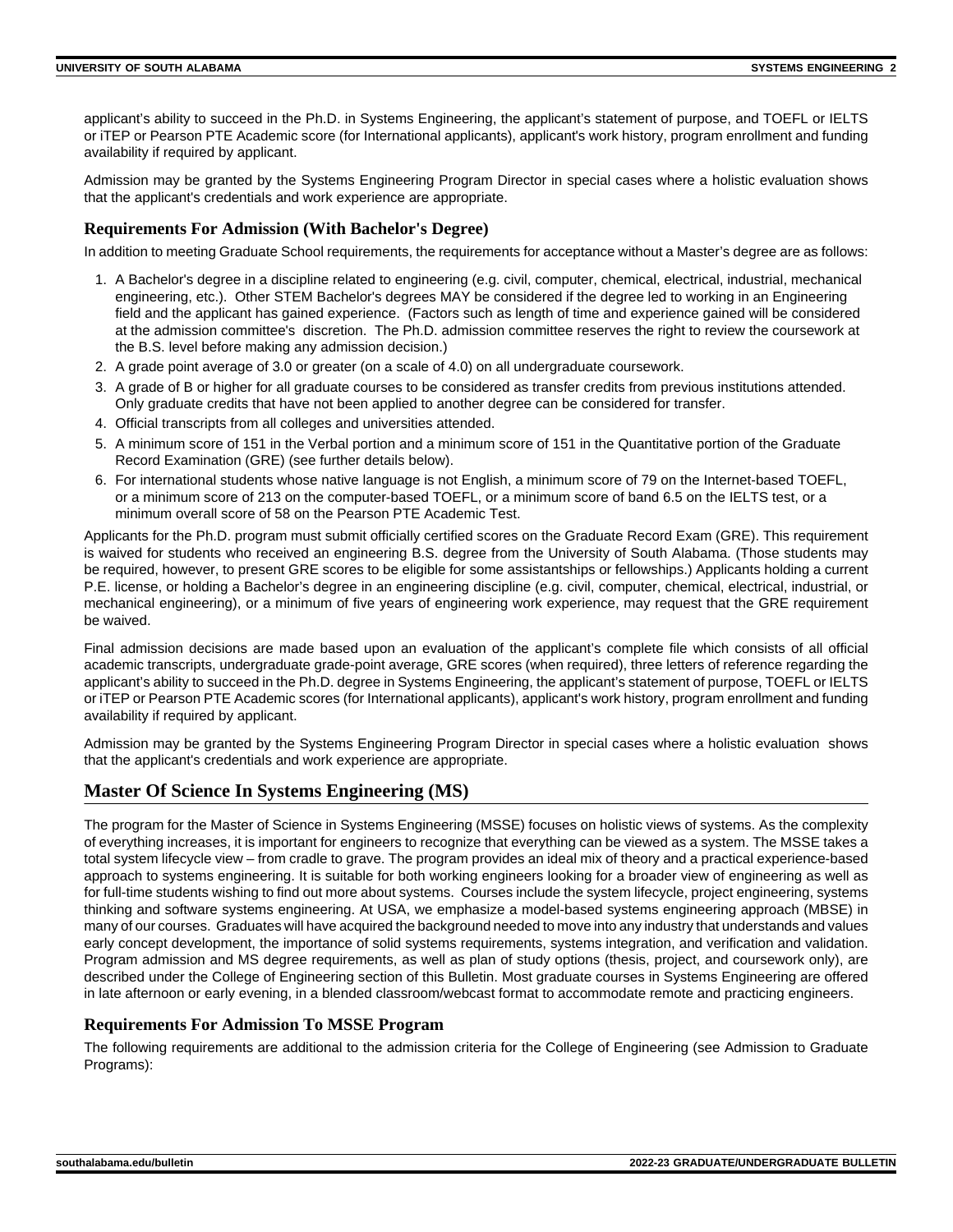### **Regular Admission**

- 1. A grade-point average of 3.0 or greater (on a scale of 4.0) on all undergraduate coursework.
- 2. A minimum score of 146 in the Verbal portion and a minimum score of 151 in the Quantitative portion of the Graduate Record Examination (GRE) (see further details below).
- 3. For international students whose native language is not English, a minimum score of 79 on the Internet-based TOEFL, or a minimum score of 213 on the computer-based TOEFL, or a minimum score of band 6.5 on the IELTS test, or a minimum overall score of 58 on the Pearson PTE Academic Test.

### **Provisional Admission**

- 1. A minimum grade-point average of 2.5 or greater (on a scale of 4.0) on all undergraduate coursework.
- 2. A minimum score of 138 in the Verbal portion and a minimum score of 141 in the Quantitative portion of the Graduate Record Examination (GRE) (see further details below).
- 3. For international students whose native language is not English, a minimum score of 79 on the Internet-based TOEFL, or a minimum score of 213 on the computer-based TOEFL, or a minimum score of band 6.5 on the IELTS test, or a minimum overall score of 58 on the Pearson PTE Academic Test.

Applicants for the MSSE program must submit officially certified scores on the Graduate Record Exam (GRE). This requirement is waived for students who received an engineering BS degree from the University of South Alabama. (Those students may be required, however, to present GRE scores to be eligible for some assistantships or fellowships.) Applicants holding a current P.E. license, or holding a Bachelor's degree in an engineering discipline (e.g. civil, computer, chemical, electrical, industrial, or mechanical engineering), or a minimum of five years of engineering work experience, may request that the GRE requirement be waived.

Final admission decisions are made based upon an evaluation of the applicant's complete file which consists of all official academic transcripts, undergraduate grade-point average, GRE scores (when required), and TOEFL or IELTS or iTEP or Pearson PTE Academic score (for International applicants), applicant's work history, program enrollment and funding availability if required by applicant.

Admission may be granted by the Systems Engineering Program Director in special cases where a holistic evaluation shows that the applicant's credentials and work experience are appropriate.

## **Areas Of Study**

Systems Engineering (MS) Systems Engineering (Ph.D.) Systems Engineering Certificate Program

## **Courses**

## **Engineering (EG) (EG) EG 101 Intro to Engineering & Design 2 cr**  $\frac{2 \text{ cr}}{2 \text{ cr}}$

A course for first time engineering students that assists with maximizing the student's potential to achieve academic success and to adjust responsibly to the individual and interpersonal challenges presented by college life. Introduction to engineering fundamentals through reading, homework assignments, laboratory investigations, guest lecturers and group discussions on the engineering profession.

Pre-requisite: (MA 113 Minimum Grade of D or MA 172 Minimum Grade of D) or (MA 125 Minimum Grade of C or MA 132 Minimum Grade of D). MA 113 and MA 125 can be taken concurrently with this course.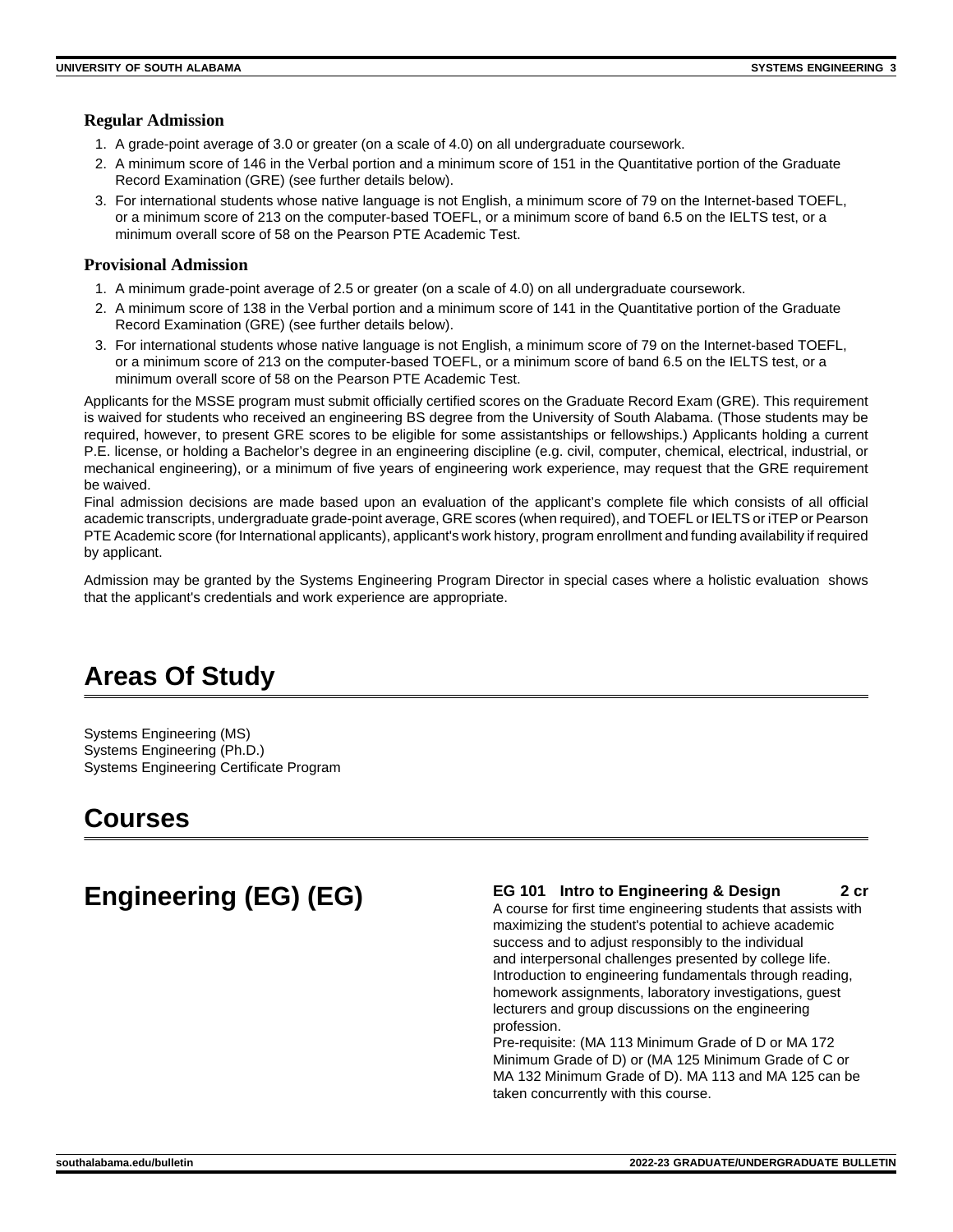### **EG 201 Intro to Engr & Prob Solving 0 cr**

A course for first-time transfer students that helps maximize the student's potential to achieve academic success and to address the transition from community college to fouryear college. Introduction to engineering fundamentals and problem solving techniques through reading, homework assignments, laboratory investigations, guest lecturers and group discussions on the engineering profession. Pre-requisite: MA 126 Minimum Grade of C.

#### **EG 220 Electrical Circuits 3 cr**

Ohm's and Kirchhoff's laws. Network theoremssuperposition, source transformation, The venin s and Norton's Theorems. RLC circuits. Sinusoids and phasors and their applications in RLC circuits. RMS values of voltages and currents. Operational amplifiers. Average power and power factor in AC circuits. Pre-requisite: MA 126 Minimum Grade of C and PH 202 Minimum Grade of C.

### **EG 231 Intro to Ethics and Economics 3 cr**

Introduction to ethics and the use of codes of ethics in developing an ethical profession. Application of engineering economic principles to engineering problems. Pre-requisite: MA 126 Minimum Grade of C.

#### **EG 270 Engineering Thermodynamics 3 cr**

First and second law of thermodynamics with applications. Pre-requisite: (MA 126 Minimum Grade of C and PH 201 Minimum Grade of C).

### **EG 283 Statics 3 cr**

Use of vector algebra to analyze two and three dimensional forces, moments, and couples. Use of free body diagrams to analyze rigid bodies, beams, trusses, and frames in equilibrium. Calculation of the area and mass moments of inertia, and friction forces.

Pre-requisite: (MA 126 Minimum Grade of C and PH 201 Minimum Grade of C).

#### **EG 284 Dynamics 3 cr**

Kinematics and kinetics of particles and rigid bodies. Work/ energy and momentum methods.

Pre-requisite: EG 283 Minimum Grade of C and MA 126 Minimum Grade of C.

## **EG 290 Sp Top - 1 TO 5 cr**

Subjects of special interest in engineering. Requires permission of instructor.

### **EG 315 Mechanics of Materials 3 cr**

An introduction to the mechanics of deformable bodies. Analysis of stress and strain. Emphasis on axial, torsional and bending loads. Deflections, deformations, and column stability.

Pre-requisite: EG 283 Minimum Grade of C and (MA 227 Minimum Grade of C and PH 201 Minimum Grade of C).

#### **EG 360 Fluid Mechanics 3 cr**

Study of the properties of fluids including fluid statics, kinematics; integral and differential equations of mass, momentum and energy conservation principles; dimensional analysis; flow in ducts; boundary layer flows; and compressible flow.

Pre-requisite: MA 238 Minimum Grade of D and EG 284 Minimum Grade of C.

### **EG 390 Special Topics- 1 TO 3 cr**

This course covers topics of current interest in Engineering.

**EG 450 Intro to Systems Engineering 3 cr** This course will explore the history of systems engineering, the problems that contributed to the need for systems thinking, and the systems engineering lifecycle as defined by ISO/IEC/IEEE 15288 Systems and Software Engineering -- System Life Cycle Processes. This course will include a significant reading list and a systems engineering exercise that will run for the duration of the course.

**EG 490 Special Topics 1 TO 3 cr** This course covers topics of current interest in Engineering.

**EG 494 DIS In Engineering 1 TO 3 cr** Directed study, under the guidance of a faculty advisor of a topic from the field of Engineering not offered in a regularly scheduled course.

**EG 590 Sp Top - 1 TO 3 cr** Subjects of special interest in engineering for engineering graduate students. Requires permission of instructor.

## **EG 620 Biomedical Engineering I 4 cr**

Fundamental concepts of medical instrumentation, biomedical imaging and biological systems modeling as used in biomedical engineering. Course is cross-listed with IDL 620. Fee.

## **EG 621 Biomedical Engineering II 4 cr**

Fundamental concepts of transport phenomena, cellular and tissue mechanics, and materials as used in biomedical engineering. Course is cross-listed with IDL 621. Fee.

## **Systems Engineering (SE) (SE)**

## **SE 500 Engr Probability & Statistics 3 cr**

Probability and statistical concepts; discrete, continuous, and joint distributions; point and interval estimation; hypothesis testing; regression and correlation analysis; analysis of variance.

## **SE 501 Engineering Optimization 3 cr**

Model construction, linear programming, network models, dynamic models, stochastic models, queuing theory, and decision theory.

Pre-requisite: SE 500 Minimum Grade of B. SE 500 can be taken concurrently with this course.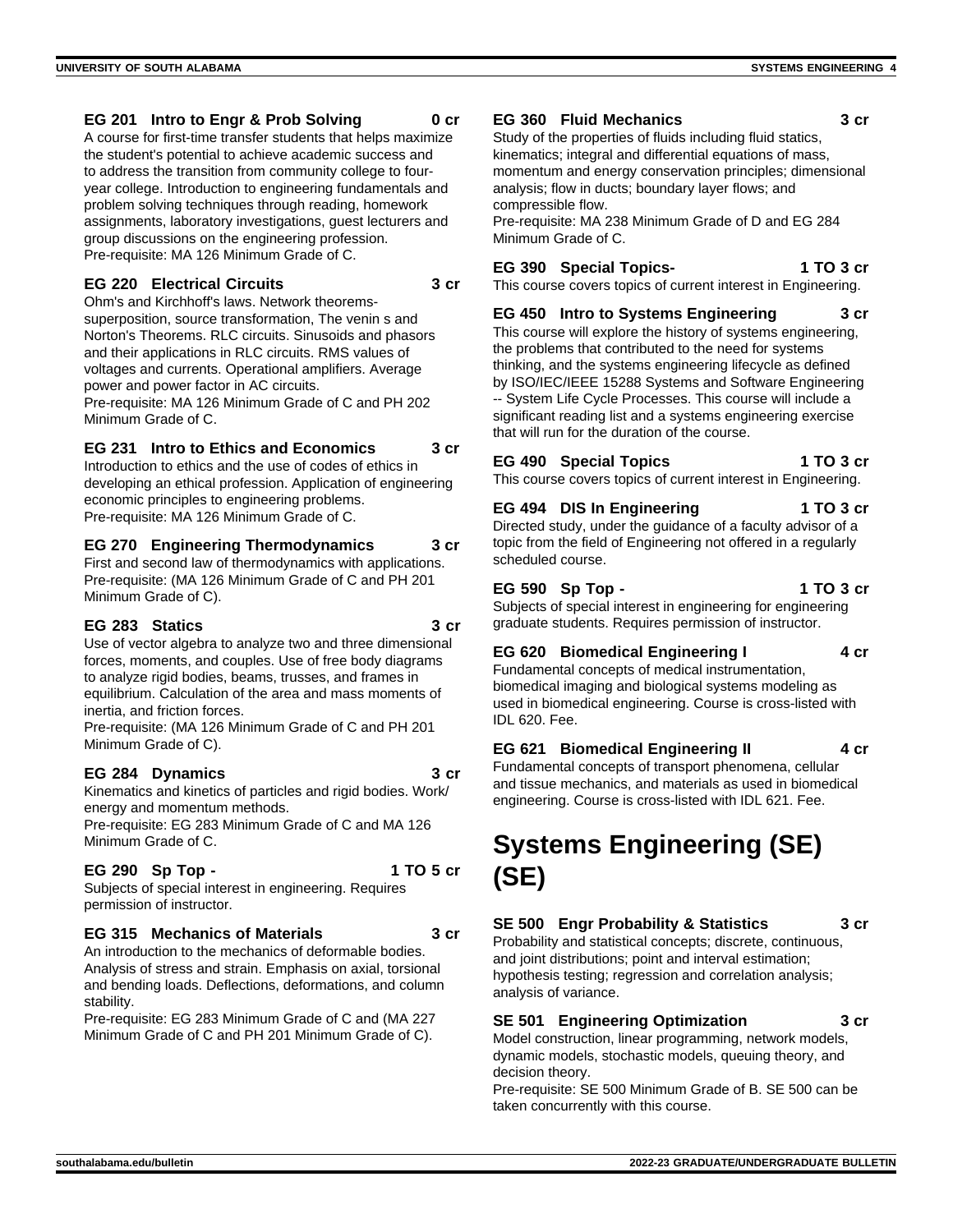Topics of current interest in Systems Engineering. Fee

## **SE 592 Directed Study in SE 3 cr**

Directed study, under the guidance of a faculty advisor, of a topic from the field of Systems Engineering not offered in a regularly scheduled course. Requires Instructor's permission.

## **SE 594 Projects in SE 3 cr**

An investigation of an original problem in Systems Engineering, under the guidance of a faculty advisor. Approval of the project prospectus by the student's advisory committee and consent of the Director of Engineering Graduate Studies.

### **SE 599 Thesis 1 TO 6 cr**

An investigation of an original problem in Systems Engineering under the guidance of the student's major professor. Approval of the dissertation prospectus by the student's Advisory Committee, the Graduate School, and consent of the Director of Engineering Graduate Studies. Pre-requisite: SY 598 Minimum Grade of B.

## **SE 601 Systems Eng Fundamentals 3 cr**

Fundamentals of systems engineering, structure of complex systems, system development process, systems engineering management and documentation, needs analysis, requirements development, engineering design and development, integration and test, change management, process improvement. Fee.

## **SE 602 Risk and Failure Analysis 3 cr**

Risk Analysis needs, risk analysis methods, performance requirement analysis, trade studies, failure analysis needs, failure analysis tracking, and failure analysis methods. Pre-requisites: Requires a background in calculus-based statistics and permission of instructor. Fee.

## **SE 603 Integration, Test & Evaluation 3 cr**

Interface control documents, design reviews, requirements management, allocation of test methods to requirements, test plans, test procedures, test execution, and failure tracking and resolution. Fee. Pre-requisite: SE 601 Minimum Grade of C.

## **SE 604 Software Systems Engineering 3 cr**

Software development methodologies, software development tools, change management, software concept development, software requirements development and allocation, coding and unit test, program technical interfaces, software engineering management. Fee. Pre-requisite: SE 601 Minimum Grade of C.

## **SE 605 Project Engineering 3 cr**

Management of system design, development and risk, work breakdown, structure, systems engineering management plan, design reviews, budget and schedule analyses, negotiation and conflict resolution, contracts, customer interactions, team selection, failure resolution. Fee.

## **SE 606 Systems Architecture 3 cr**

The systems architecture is that foundational structure of a system, capturing the core capability and structure of the system. This course will cover principles of systems architecting, system architecture drivers, relationship of systems architecture to system requirements, common tools and techniques to include design structure matrices, IDEF0, SysML, and simulation.

Pre-requisite: SE 601 Minimum Grade of C.

## **SE 607 Systems Simulation 3 cr**

This course rigorously examines system modeling and simulation methodologies, emphasizing statistical analysis and discrete-event simulation via simulation software.

## **SE 608 Reliability Engineering 3 cr**

This course rigorously examines reliability. and maintainability methodologies, emphasizing mathematical constructs, design concepts, and data analysis employed to quantify reliability, availability, and maintainability measures for operational readiness, support system design, and system effectiveness.

## **SE 609 Engineering Research Methods 3 cr**

This course is a fast tracked course examining quantitative and qualitative methods for conducting meaningful inquiry and research. Topics include research ethics, intent, design, methodologies, techniques, formatting, data management, analysis, publication, and presentation utilizing common statistical approaches.

## **SE 610 Systems Thinking 3 cr**

The act of systems thinking is taking a step back from the details considered during engineering design, and looking at the whole picture. This class exposes the student to a conceptual framework to allow them to properly define complex systems and enterprises drawing from synthesizing techniques from systems science, soft systems methodologies, and systems engineering. The class demonstrates the ability to leverage the simultaneity of perspectives, the role of paradox, and the centrality of soft issues in resolving complexity.

## **SE 611 Socio-Technical Systems 3 cr**

Socio-Technical systems are those systems which contain and/or are strongly influenced by human, social and institutional elements. Because of those influences, they quickly become dependent on community partnerships, infrastructure constraints, and government-aspects that are not traditionally part of the engineering equation. This course considers the systems engineering approach as it relates to the challenges of socio-technical systems.

## **SE 612 Production System Engineering 3 cr**

This course rigorously examines principles, design, models and techniques for operational planning and analysis of production and distribution systems emphasizing quantitative methods.